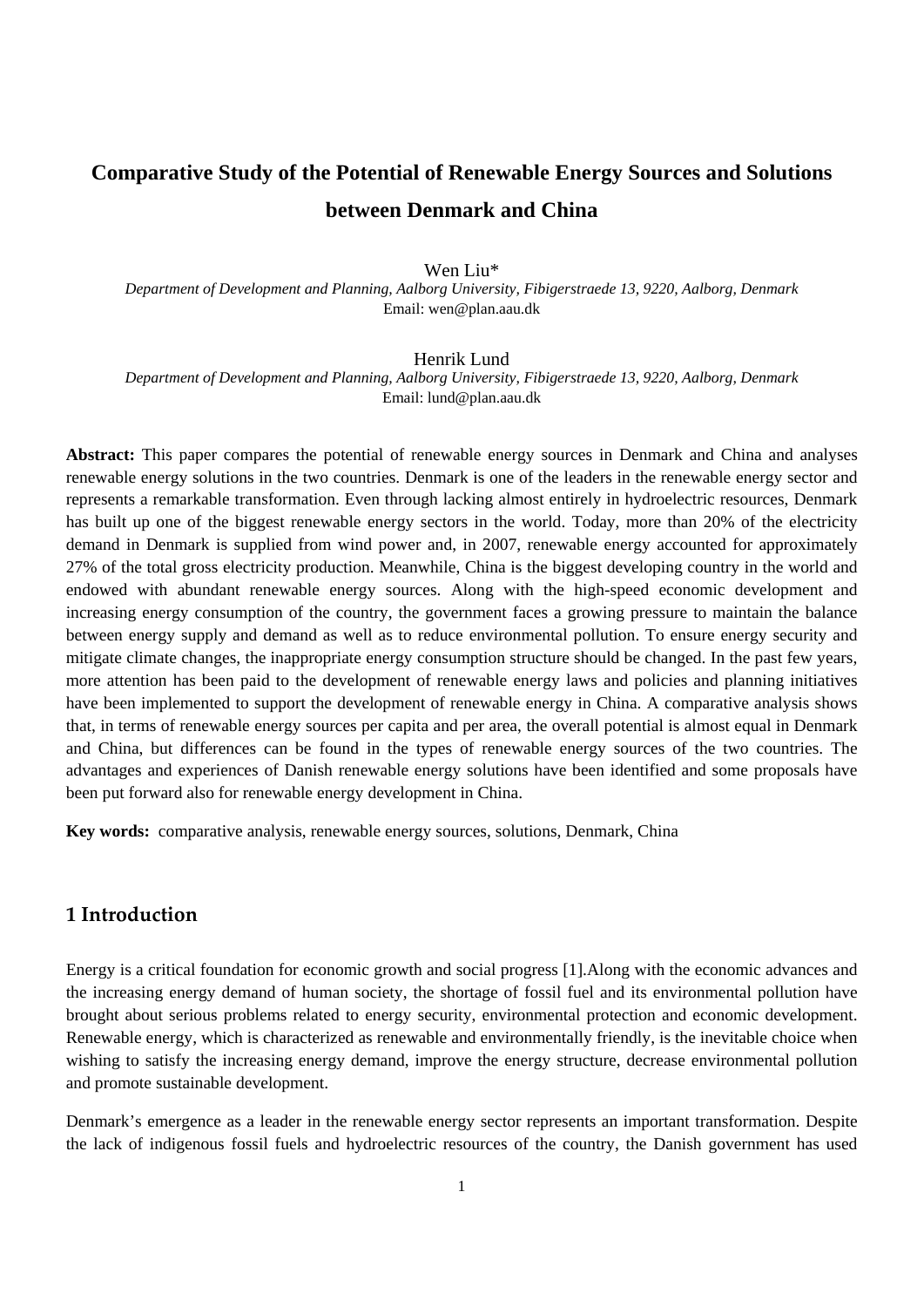policies to build up one of the biggest renewable energy sectors in the world [2]. Denmark has been a strong supporter of renewable energy, since the first oil crisis in the 1970s. It is one of the few countries in the world that actively, and in a persistent way, supported renewable energy development from the late 1970s, through the 1980s and 1990s, to the present [3]. Today, more than 20% of the electricity demand in Denmark is supplied from wind power; and in 2007, renewable energy accounted for approximately 27% of the total gross electricity production, while renewable energy including biomass and waste incineration accounted for about 15% of the primary energy supply in Denmark [4,5].

The energy use in China has significantly influenced the energy demand on a global scale, since it is the largest developing country in the world and the second largest country in terms of producing and consuming energy. China is blessed with an enormous territory and an abundant reserve of renewable energy resources. Today, China has gained a remarkable achievement in high-speed economic development, but, at the same time, the country faces an increasing pressure to maintain the balance between energy supply and demand as well as reduce the environmental pollution caused by a long-lasting coal-dominated energy consumption structure. In order to change the inappropriate energy consumption structure and promote a harmonious coexistence of human beings and environment in China, it is essential to integrate renewable energy into future energy development strategies.

A brief overview of the two countries is shown in the Table 1. It is worth noting that, even if huge distinctions exist in terms of territory and population, the population density of the two countries is almost equal.

### Table 1

Overview of Denmark and China (in 2006) [6-9]

|                             | unit           | <b>Denmark</b> | China   |
|-----------------------------|----------------|----------------|---------|
| Area                        | $km^2$         | 43098          | 9598077 |
| Population                  | million        | 5.48           | 1321.29 |
| Population density          | person/ $km^2$ | 127            | 137     |
| Total primary energy supply | P <sub>J</sub> | 876            | 78659   |
| Electricity demand          | GWh            | 36356          | 2857322 |
| Heat demand                 | PI             | 128            | 2468    |
| Renewable energy production |                |                |         |
| <b>Biomass</b>              | TJ             | 84302          | 9442809 |
| Geothermal                  | TJ             | 491            | 11      |
| Solar energy                | TJ             | 435            | 142324  |
| Hydro power                 | GWh            | 23             | 435786  |
| Wind power                  | GWh            | 6108           | 3868    |
| Installed wind capacity     | <b>MW</b>      | 3135           | 2593    |

After comparing the potential of renewable energy resources in Denmark and China, measured in resources per capita and per area, this paper presents the differences and features of the potential renewable energy sources in the two countries. Furthermore, by analyzing the strategies and solutions in the process of promoting renewable energy in Denmark and China, this paper identifies the advantages and experiences of Danish renewable energy policy and puts forwards some proposals for renewable energy development in China.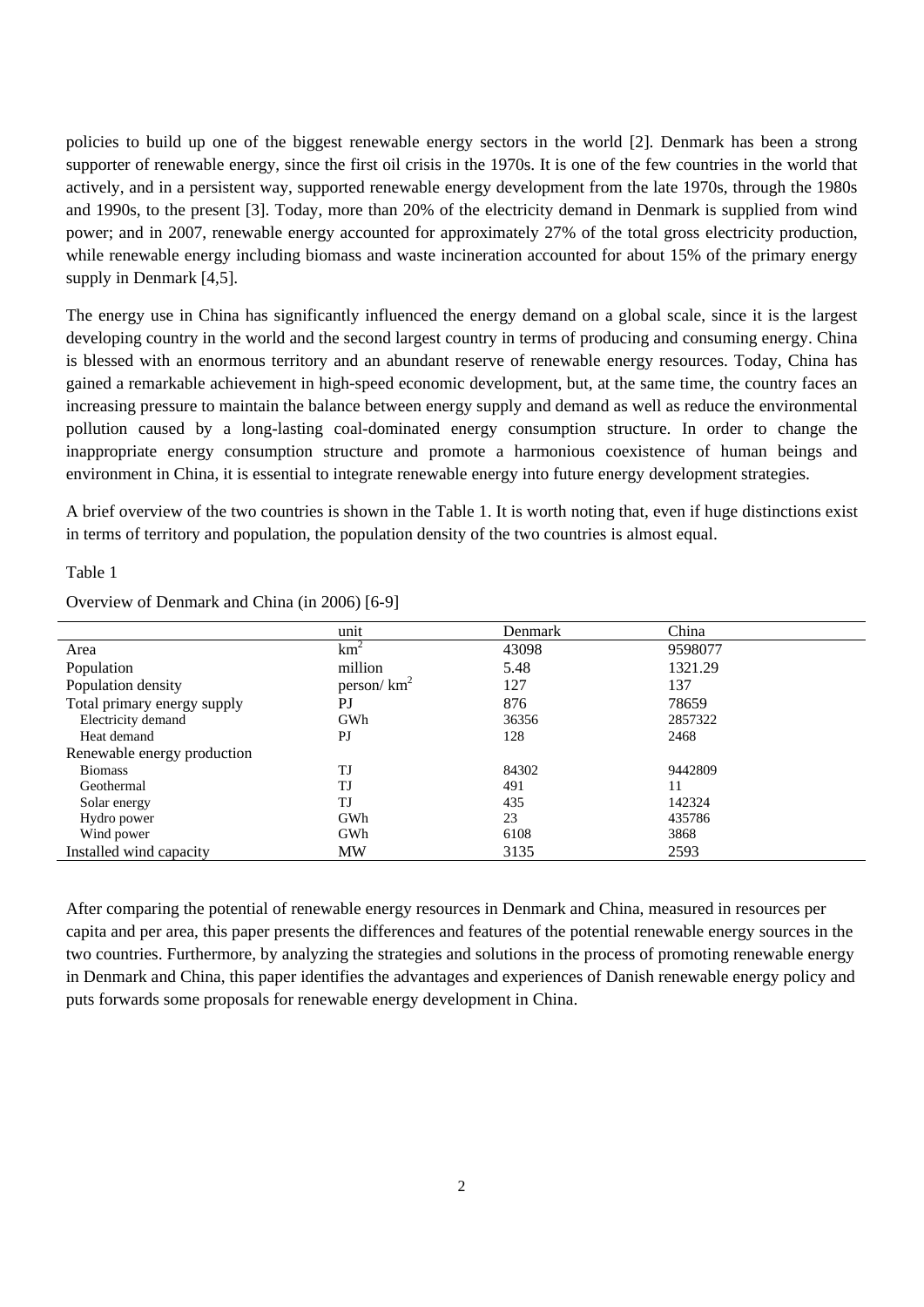## **2. Comparison of potential renewable energy sources in Denmark and China**

### **2.1 Comparison of gross renewable energy sources in Denmark and China**

The potential of renewable energy sources in Denmark was estimated by the Danish Energy Agency in 1996 as part of the data which provides the basis for the Danish Government's energy plan "Energy 21"[10]. In the case of China, due to the enormous territory, the estimation of potential renewable energy sources shows an enormous diversity between east and west, including differences between the reserves of renewable energy resources [11]. Table 2 shows the potential of renewable energy sources in Denmark and China.

### Table 2

| Renewable           | unit   |              | potential                |  |
|---------------------|--------|--------------|--------------------------|--|
| energy sources      |        |              |                          |  |
|                     |        | Denmark      | China                    |  |
| Wind (onshore)      | TWh/yr | $5 - 24$     | 300-700                  |  |
| Wind (offshore)     | TWh/yr | 15-100       | 1050-2200                |  |
| Photo Voltaic       | TWh/yr | $3-16$       | >140                     |  |
| Wave energy         | TWh/yr | 17           | $\overline{\phantom{a}}$ |  |
| Tidal energy        | TWh/yr |              | 60                       |  |
| Hydro power         | TWh/yr | $\mathbf{0}$ | 1760                     |  |
| Total electricity   | TWh/yr | $40 - 160$   | 3950-5950                |  |
|                     |        |              |                          |  |
| Solar thermal       | PJ/yr  | 16-90        | >4920                    |  |
| Geothermal          | PJ/yr  | >100         | 92600                    |  |
| total heat          | PJ/yr  | 100-200      | >97520                   |  |
|                     |        |              |                          |  |
| Straw               | PJ/yr  | 39           | 6439                     |  |
| Wood                | P J/yr | 23           | 5210                     |  |
| Waste (combustible) | P J/yr | 24           | 3454                     |  |
| <b>Biogas</b>       | PJ/yr  | 31           | 2488                     |  |
| Energy crops        | PJ/yr  | 65           | 10479                    |  |
| Total biomass fuel  | PJ/yr  | 182          | 28070                    |  |

Potential of renewable energy sources in Denmark [12] and China [9] [13-15]

The potential of renewable energy sources in Denmark was estimated more than ten years ago. It should be noticed that, today, some of the potential of renewable energy sources in Denmark seems to have been underestimated, as shown in Table 2. Especially the offshore wind potential, which is very dependent on technology development, and the theoretical biomass potential in Denmark, which is as high as 530PJ/yr. Biomass has a total potential of 180PJ/yr, including only a minor share of energy crops, and is to be considered a "business as usual" scenario in terms of food production[10].

As was also the case earlier, in China, the annual radiant quantity of solar energy is between  $3300MJ/m<sup>2</sup>yr$  and 8400MJ/m<sup>2</sup>yr and two-thirds of the country area can receive over 6000MJ/m<sup>2</sup>yr, more than 2000hours/yr of sunlight. If the technology is feasible and the cost is acceptable, the exploitation and utilization of solar energy sources can be almost infinite. The exploitable onshore wind energy potential is 253GW, while the offshore sum is 750 GW with a total exploitable potential about 1000GW [13]. The potential of the electric energy production can be calculated separately in China, according to annual equivalent full load hours of onshore (from 1200 to 2800 hours) and offshore (from 1400 to 3000 hours) wind power [16].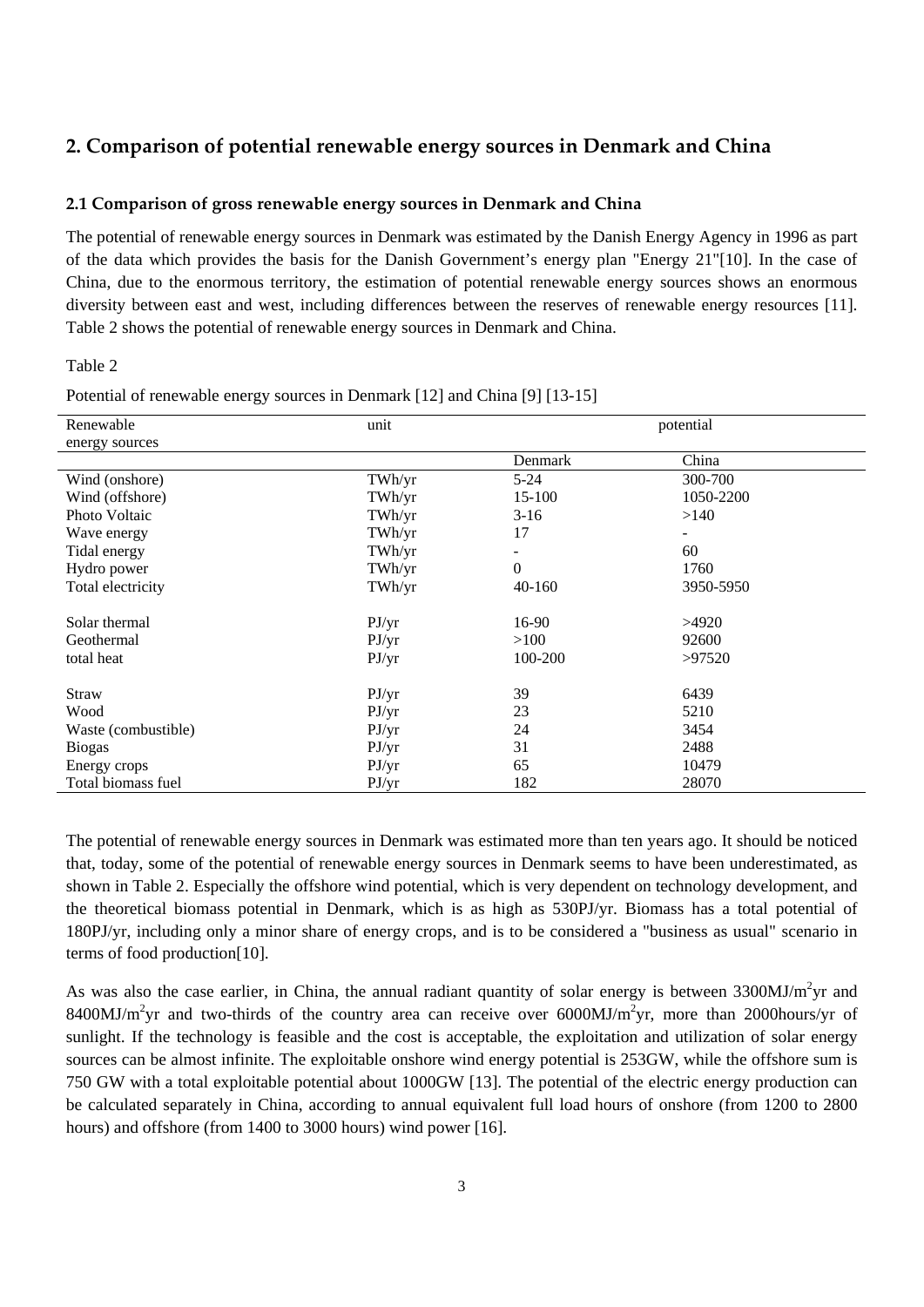## **2.2 Comparison of renewable energy sources per capita and per area**

The potential renewable energy sources per capita and per area were calculated in Denmark and China, respectively. Table 3 and Fig. 1 present the comparison result of renewable energy sources per capita in Denmark and China.

### Table 3

| Renewable energy sources per capita in Denmark and China |  |  |  |  |
|----------------------------------------------------------|--|--|--|--|
|----------------------------------------------------------|--|--|--|--|

| Key index           | Unit         | Denmark      | China                    |
|---------------------|--------------|--------------|--------------------------|
| Population(2006)    | Million      | 5.48         | 1321.29                  |
|                     |              |              |                          |
| Wind (onshore)      | Mwh/capita   | $0.9 - 4.4$  | $0.2 - 0.5$              |
| Wind (offshore)     | Mwh/capita   | $2.7 - 18.2$ | $0.8 - 1.7$              |
| Photo Voltaic       | Mwh/capita   | $0.5 - 2.9$  | >0.1                     |
| Wave energy         | Mwh/capita   | 3.1          | $\overline{\phantom{a}}$ |
| Tidal energy        | Mwh/capita   |              | 0.1                      |
| Hydro power         | Mwh/capita   | $\Omega$     | 1.3                      |
| Total electricity   | Mwh/capita   | $7.3 - 28.6$ | $3.0 - 6.1$              |
|                     |              |              |                          |
| Solar thermal       | $GJ/c$ apita | $2.9 - 16.4$ | >3.7                     |
| Geothermal          | $GI/c$ apita | >18.2        | 70.1                     |
| total heat          |              | 18.2-34.7    | >73.8                    |
|                     |              |              |                          |
| Straw               | $GI/c$ apita | 7.1          | 4.9                      |
| Wood                | GJ/ capita   | 4.2          | 3.9                      |
| Waste (combustible) | GJ/ capita   | 4.4          | 2.6                      |
| <b>Biogas</b>       | GJ/ capita   | 5.7          | 1.9                      |
| Energy crops        | $GI/c$ apita | 11.9         | 7.9                      |
| Total biomass fuel  | GJ/ capita   | 33.2         | 21.2                     |

### Renewable energy sources per capita



Fig.1. Comparison of renewable energy sources per capita between Denmark and China

As can be seen, the overall amount of energy sources per capita in Denmark and China does not differ much. But in terms of the types of renewable energy sources, differences appear between the two countries. Due to its remarkable advantage in the wind power source per capita, Denmark has a larger electricity production potential per capita than China, even though Denmark has almost no hydroelectric power resource. On the other hand, China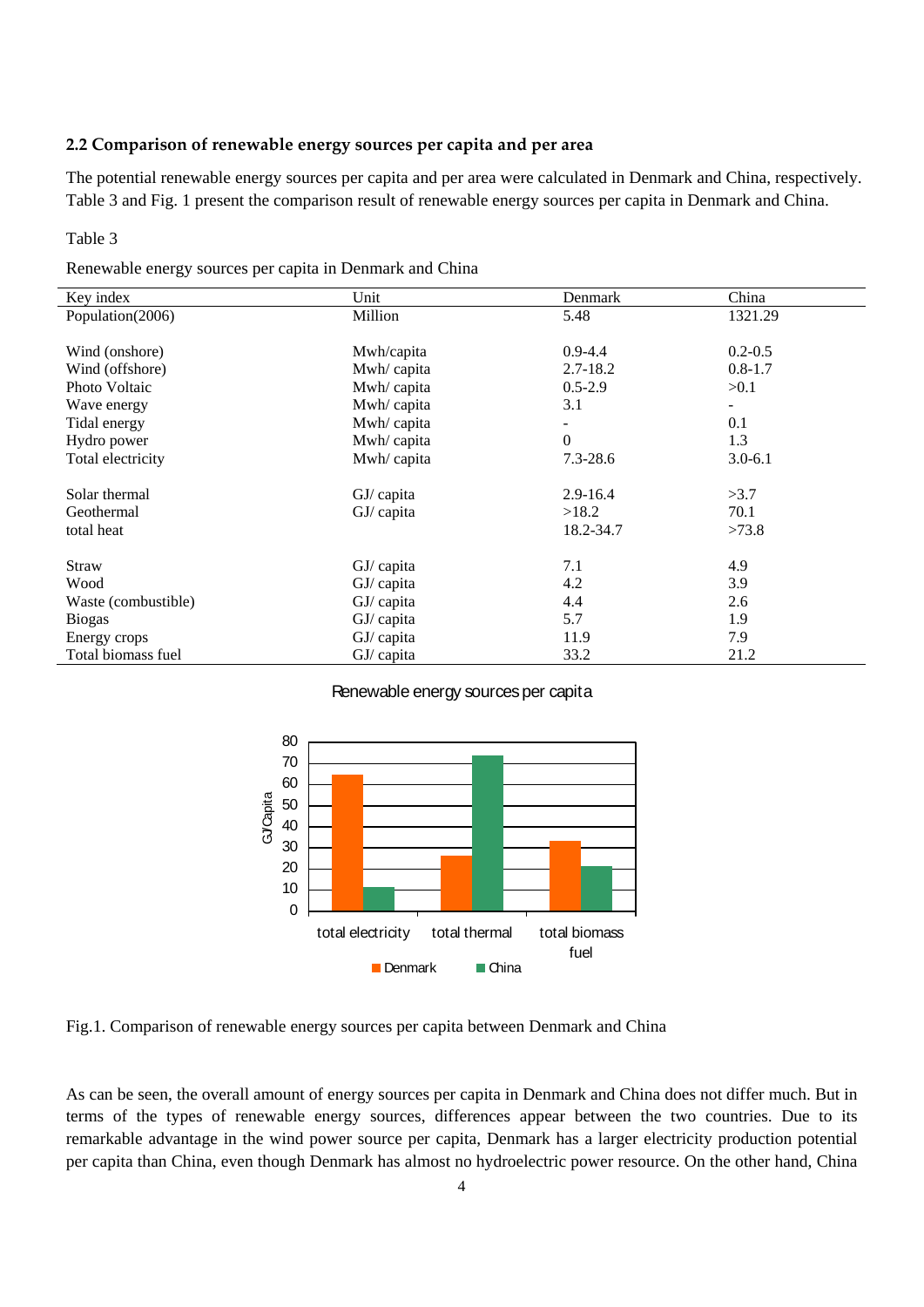is superior in terms of thermal energy per capita, since it has plenty of solar energy and geothermal energy especially at the low and mid temperature levels. Geothermal energy in China accounts for approximately 7.9% of the world's geothermal energy potential [17,18].

Table 4

Renewable energy sources per area in Denmark and China

| Key index           | Unit                | Denmark   | China   |
|---------------------|---------------------|-----------|---------|
| Area                | Million $km^2$      | 0.0431    | 9.6     |
|                     |                     |           |         |
| Wind (onshore)      | Mwh/km <sup>2</sup> | 116-557   | 31-73   |
| Wind (offshore)     | Mwh/km <sup>2</sup> | 348-2320  | 109-229 |
| Photo Voltaic       | Mwh/km <sup>2</sup> | 70-371    | >15     |
| Wave energy         | Mwh/km <sup>2</sup> | 394       |         |
| Tidal energy        | Mwh/km <sup>2</sup> |           | 6       |
| Hydro power         | Mwh/km <sup>2</sup> | $\Omega$  | 183     |
| Total electricity   | Mwh/km <sup>2</sup> | 928-3643  | 345-506 |
|                     |                     |           |         |
| Solar thermal       | GJ/km <sup>2</sup>  | 371-2088  | >513    |
| Geothermal          | GJ/km <sup>2</sup>  | >2320     | 9646    |
| total heat          | $GJ/km^2$           | 2320-4408 | >10158  |
|                     |                     |           |         |
| <b>Straw</b>        | GJ/km <sup>2</sup>  | 905       | 671     |
| Wood                | $GJ/km^2$           | 534       | 543     |
| Waste (combustible) | $GJ/km^2$           | 557       | 360     |
| <b>Biogas</b>       | GJ/km <sup>2</sup>  | 719       | 259     |
| Energy crops        | $GJ/km^2$           | 1508      | 1092    |
| Total biomass fuel  | $\text{GJ/km}^2$    | 4223      | 2924    |

Renewable energy sources per area



Fig.2. Comparison of renewable energy sources per area between Denmark and China

Table 4 and Fig. 2 present the comparison results of renewable energy sources per area in Denmark and China. In terms of potential renewable energy source per area, similarities between Denmark and China can be identified, as before. The total amount of renewable energy sources per area in Denmark and China is almost equal in spite of the fact that the territories differ significantly.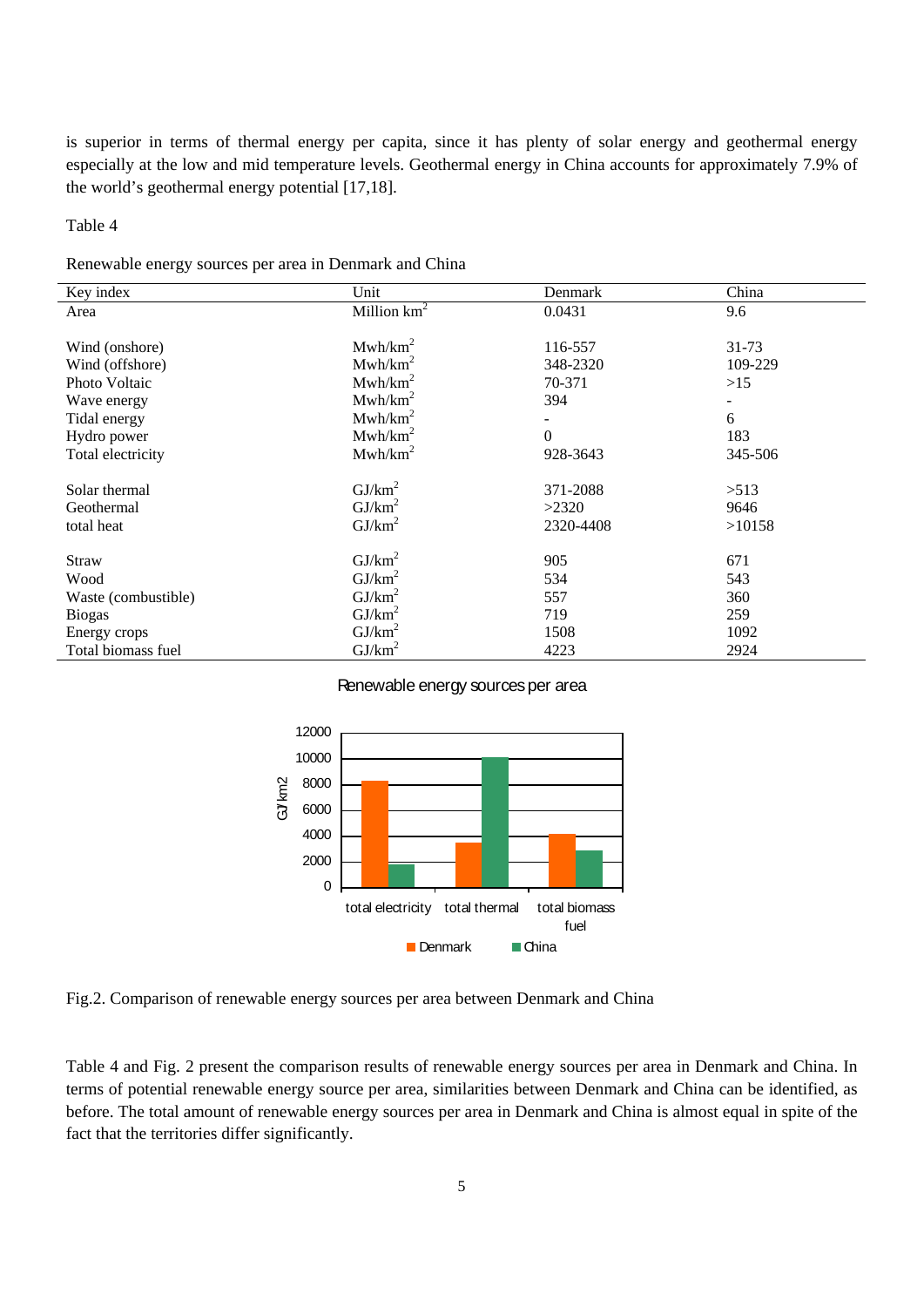## **3 Comparison of renewable energy solutions in Denmark and China**

## **3.1 Renewable energy solutions in Denmark**

The overall objectives of Danish energy policy have changed over time, because of the different impact of national and international problems in different periods of time. Energy security, self-sufficiency and energy efficiency have been the principles of the Danish energy policy, and Denmark has persistently promoted renewable energy, even when it discovered oil and gas sources in the North Sea.

Like many countries, Denmark's initial interest in and support for renewable energy can be dated back to the first oil crisis of 1973. Meanwhile, from the mid-70s to the mid-80s, the Danish energy policy was characterized by the debate on nuclear power. The official energy policy was aiming at introducing nuclear power into the Danish electricity system as soon as possible. However, the opposition to nuclear power was represented by a group of experts from Danish universities and some NGOs. After the oil crisis, a number of initiatives were taken in promoting renewable energy and especially wind power in the Danish energy system. The history of nuclear power in Denmark was terminated in 1985, when the Danish parliament decided that nuclear power should not form part of the Danish energy supply [19].

In spite of lacking almost entirely hydroelectric resources, Denmark decided to build wind farms. It engaged in a fully ambitious scheme for promoting renewable energy. This scheme was also well known for its Feed-in Tariffs (FiTs) which guarantee an above-market price for the sale of electricity generated by certain technologies, primarily wind [2]. The Danish support for wind power and other renewable energy sources combines a number of different elements which are summarized in Table 5. Today, the Danish parliament has just improved the FiTs for wind, biomass and biogas to make the investment in these technologies even more attractive [20].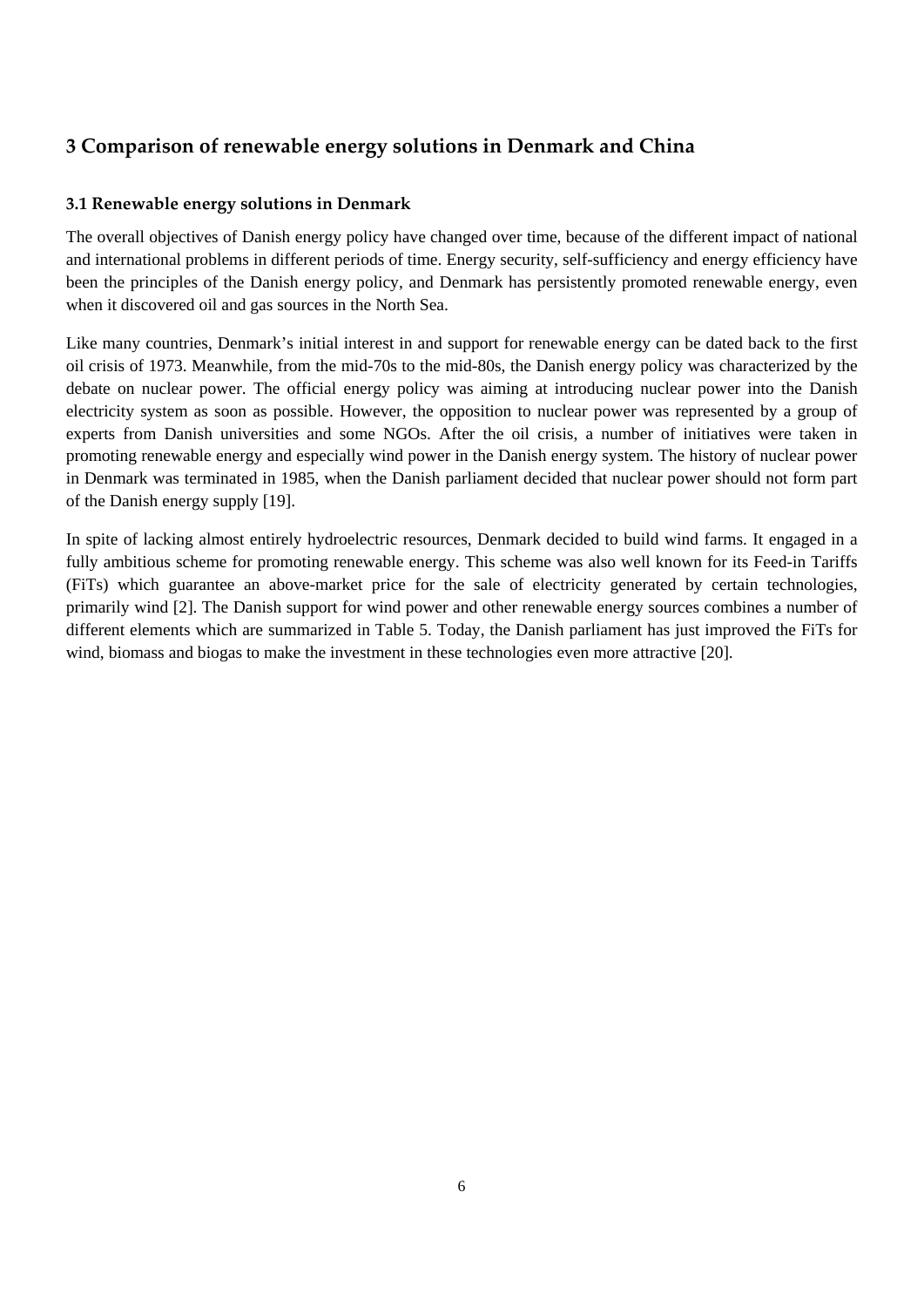#### Table 5

## Danish solutions for promoting renewable energy [2] [20,21]

| Policy/solution                           | Effect /brief introduction                                                                    |  |
|-------------------------------------------|-----------------------------------------------------------------------------------------------|--|
|                                           | FiTs introduced in 1993 which obliged the utilities to purchase wind-generated electricity    |  |
| Principle support -FiTs                   | at a rate that equaled 85% of the price paid by consumers                                     |  |
|                                           | Fixed feed-in tariff exists for solid biomass and biogas under certain conditions, and        |  |
|                                           | subsidies are available for CHP plants based on natural gas and waste (biomass, being         |  |
|                                           | $CO2$ neutral, is exempt from $CO2$ duty)                                                     |  |
|                                           | It combining with market price and promoting incorporate market elements into the             |  |
|                                           | support framework                                                                             |  |
| New premium system                        | A spot price and an environmental premium $(\text{E3/MWh})$ and an additional compensation    |  |
|                                           | for balancing costs ( $\bigcirc$ /MWh) for 20 years are available for new onshore wind farms  |  |
|                                           | Eligibility and levels of subsidy depend on: fuel type, plant technology type, size and age   |  |
|                                           | of the plants                                                                                 |  |
| Investment subsidies                      | Since 1979, private citizens who installed wind turbines were reimbursed 30% of the           |  |
|                                           | turbine's purchase price by the Danish government                                             |  |
|                                           | A tax on the use of fossil fuel                                                               |  |
|                                           | Solar heating plants are exempt from both energy and $CO2$ taxes. The executive order         |  |
|                                           | related to solar heating obligations in new building outside the district heating areas which |  |
| energy tax strategy                       | was adopted in 2001 -but has not yet come into force- will require the introduction of        |  |
|                                           | solar heating to new buildings (excluding the domestic sector). Solar thermal installations   |  |
|                                           | are eligible for subsidies                                                                    |  |
|                                           | Is used for two new large offshore wind installations. Operators will receive a spot price    |  |
| Tender process                            | and initially a setting price addition                                                        |  |
| Long-term government support              | In 1982, a government committee was established with the aim of promoting energy              |  |
| for research and development              | systems based on renewable energy sources, including wind, solar and biomass                  |  |
|                                           | From 1981, the official Danish energy plan proposed a wind power production target for        |  |
| Government energy planning and<br>targets | the year 1995, which is more or less realized                                                 |  |
|                                           | "Energy 2000" was published in 1990 with a target of 1500MW of installed wind capacity        |  |
|                                           | by 2005 and it has been surpassed by a factor two already by the end of 2003                  |  |
|                                           | Following previous planning, a series of strategies have been published including "Energy     |  |
|                                           | 21"(1996), the "Agreements of 29 March 2004" and "Energy Strategy 2050", etc. All of          |  |
|                                           | these expanded and upgraded the penetration of renewable energy utilization                   |  |

## **3.2 Renewable energy solutions in China**

As mentioned before, China is facing two severe challenges of maintaining energy balance and improving environmental protection. Both challenges are rooted in the present inappropriate energy consumption structure of the country. In order to maintain the rapid and stable economic development, China has to promote a sustainable and effective policy for its future energy development.

Through many years of development, China's renewable energy policy has played a significant guiding role. Especially after the PRC Law of Renewable Energy went into effect (2005), many relevant supporting laws and regulations stipulated to promote the development of renewable energy. In 2006, China's total renewable energy use reached 180 million tons of coal equivalents, which accounted for 7.5% of the total primary energy consumption [22].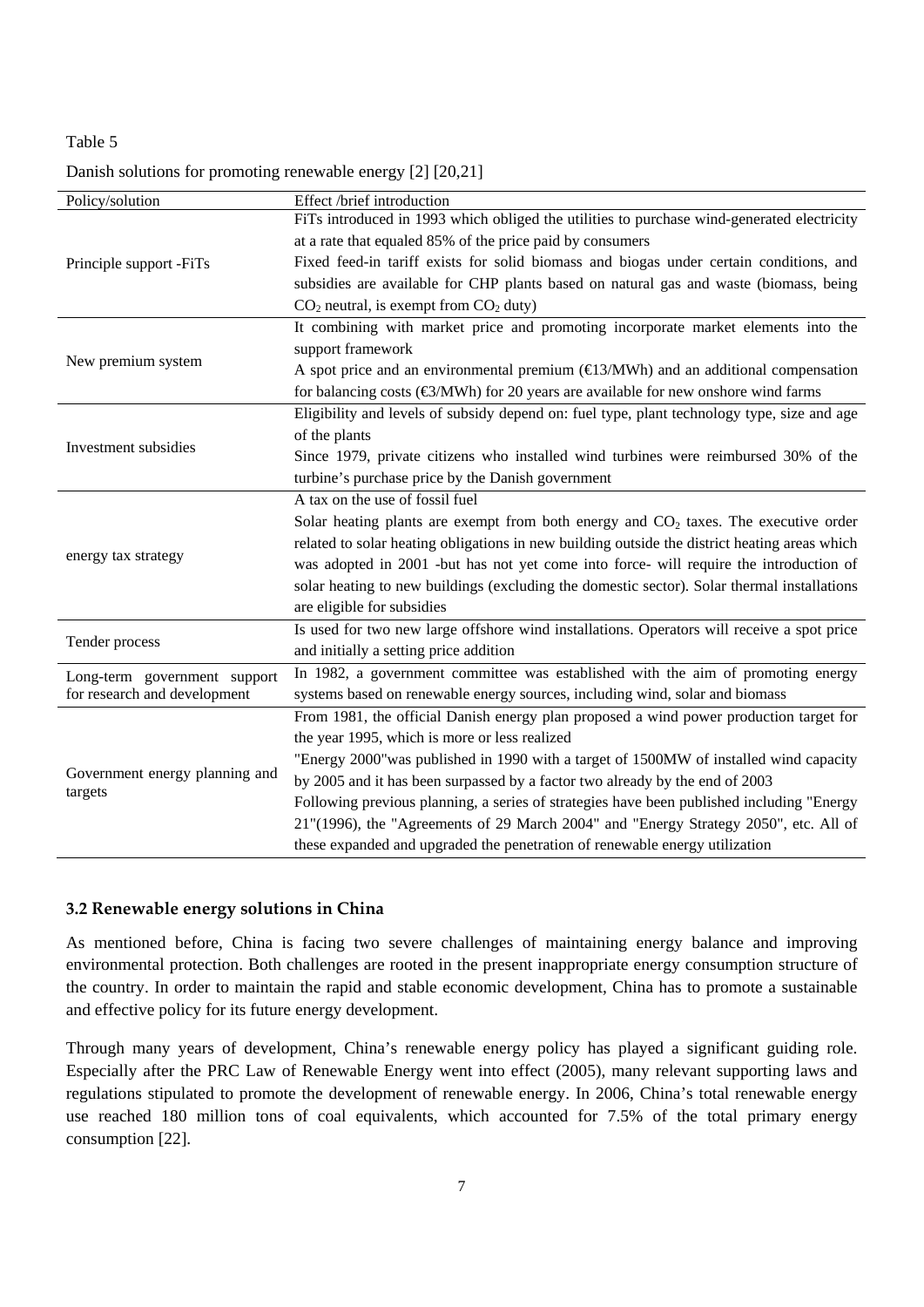Though still unable to compete with fossil fuels, renewable energy is at a rapid development stage and its development needs more governmental support. Some of China's important policies can be summed up at Table 6.

## Table 6

Solutions for the development of renewable energy in China [23-25]

| Type                                                       | Time                   | Policy/solution                                                                                                                                                                                                                                                                                                                                            | Effect/brief introduction                                                                                                                                                                                                                                                                                                                                              |
|------------------------------------------------------------|------------------------|------------------------------------------------------------------------------------------------------------------------------------------------------------------------------------------------------------------------------------------------------------------------------------------------------------------------------------------------------------|------------------------------------------------------------------------------------------------------------------------------------------------------------------------------------------------------------------------------------------------------------------------------------------------------------------------------------------------------------------------|
| Renewable<br>energy<br>laws                                | 2005                   | <b>PRC</b><br>Law<br>of<br>Renewable<br>Energy was passed                                                                                                                                                                                                                                                                                                  | Bringing the exploitation and use of renewable energy to<br>the strategic height of increasing energy supply,<br>improving energy structure, guaranteeing energy safety,<br>protecting the environment and realizing the sustainable<br>development of economy and society                                                                                             |
| Renewable<br>energy<br>regulation<br>and<br>programming    | Since<br>2006          | Guidance and Content for the<br>Development of the Renewable<br>Energy Industry, Temporary<br>Method for Managing<br>the<br>Special<br><b>RE</b><br>Capital<br>οf<br>Development,<br>Temporary<br>Management for Price and Cost<br>RE<br><b>Sharing</b><br>in<br>Power<br>Generation, Mid and long-term<br>Development Programming for<br>Renewable Energy | After the passage of the PRC Law of Renewable Energy,<br>five sets of supporting regulation have been enacted. In<br>these, mid and long-term Development Programming for<br>Renewable Energy sets the general goal for the<br>development of renewable energy: renewable energy<br>shall account for up to 10% of the total energy supply in<br>2010 and 16% in 2020. |
| Renewable<br>energy<br>research institutions               | 1980s                  | Center for Renewable Energy<br>Development (CRED), Energy<br>Research Institute of State<br>Development<br>Reform<br>and<br>Commission (NDRC), Biogas<br>Institute of the Ministry of<br>Agricultures                                                                                                                                                      | Focus on economic<br>and<br>development policy of<br>renewable energy                                                                                                                                                                                                                                                                                                  |
| Renewable<br>energy<br>research programs and<br>projects   |                        | Technical<br>Problem<br><b>State</b><br>Tackling<br>Program,<br>863<br>program (since 1986),<br>973<br>program (since 1997)                                                                                                                                                                                                                                | Raising capital to support the research on development<br>and techniques of renewable energy including many<br>national model projects, namely, all the Five Year<br>Plans, the Bright Project, Fair Wind Project, Rural<br>Household Marsh Gas State Debt Project, etc.                                                                                               |
| Economic<br>encouragement policy                           | Since<br>Late<br>1970s | Financial subsidy, favorable<br>taxation policy, favorable price<br>policy                                                                                                                                                                                                                                                                                 | The main part of the support was dedicated to the<br>household power use in remote and rural areas,<br>including Rural energy special cashing interest loan,<br>Temporary Management for the Price and Cost Sharing<br>in Renewable Energy Power Generation, Rural Marsh<br>Gas Construction State Debt Program Management<br>Method, etc.                             |
| Renewable<br>energy<br>Industrialized<br>support<br>policy |                        | Industrialized<br>development<br>special item, key equipment<br>special item and Wind power<br><b>Concession Bidding Project</b>                                                                                                                                                                                                                           | The support of the use of solar energy, photovoltaic and<br>wind power generation equipments accelerated the<br>localization and state manufacturing process<br>- of<br>renewable energy equipment                                                                                                                                                                     |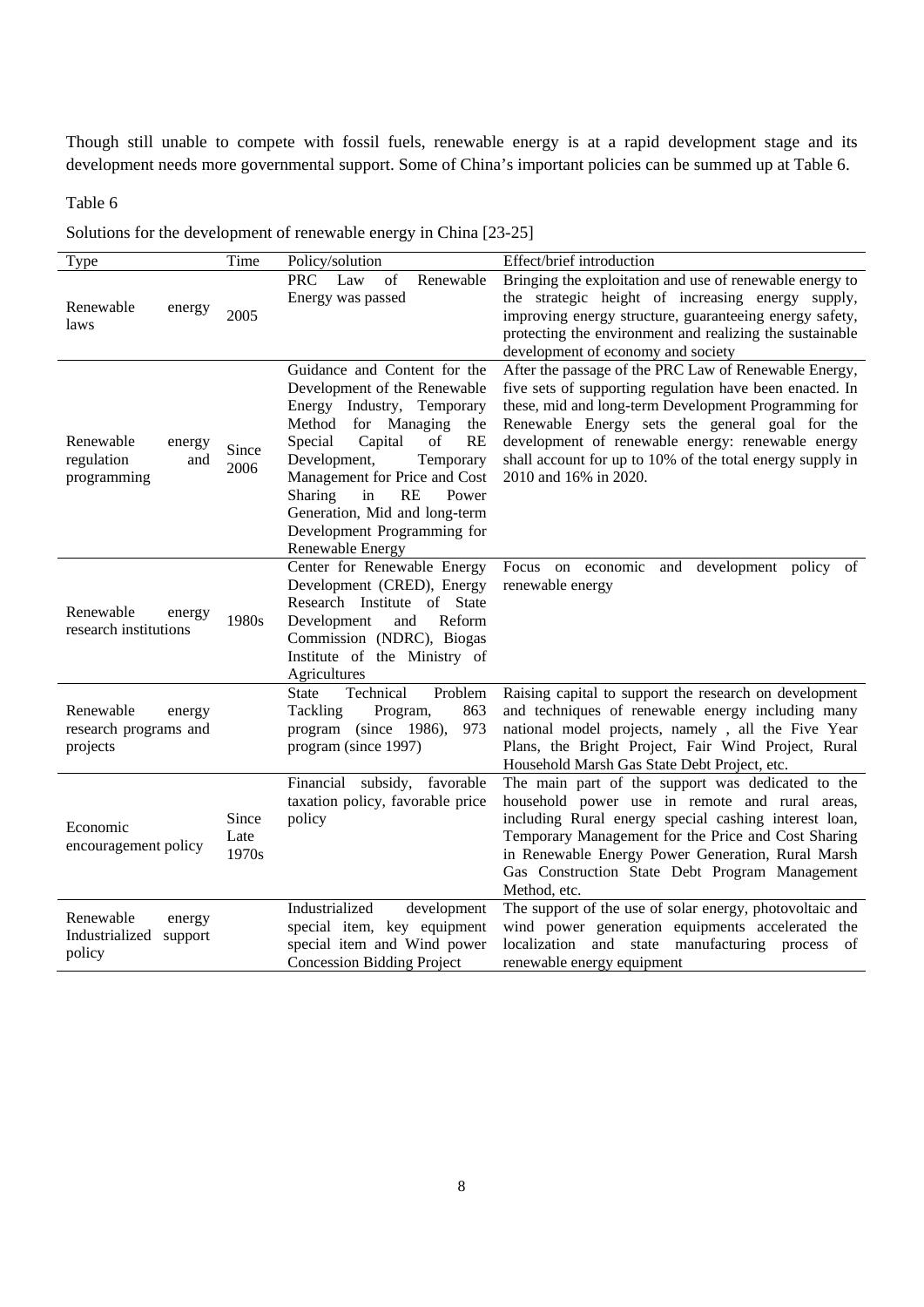## **3.3 Comparisons of renewable energy solutions in Denmark and China and proposals for renewable energy development in China**

#### *(1) Strategies focus on different types of renewable energy sources in Denmark and China*

Denmark has a powerful determination to integrate renewable energy into its national energy system, especially wind power. This is not only due to the principle of self-sufficiency in energy supply, but also because of Denmark's remarkable advantages in wind power sources. Although the Danish government recently formulated more objectives and proposals which make other renewable energy sources, like biomass, more attractive, wind turbines are still considered the main technology in terms of improving the renewable energy penetration, especially in the electricity supply system.

Meanwhile, renewable energy sources in China are rich in variety and amount and are also localized all over the country. For this reason, wind power development has not attracted dominant attention in China, while hydrogen and biomass attract more attention from policy-makers, technology and industry. By means of analysis of China's own feature and advantages in renewable energy sources reserve and development opportunities, it is crucial for China to identify its own suitable process and directions which meet China's actual conditions to promote renewable energy development.

#### *(2) Earlier political decision-making and more consistent renewable energy development in Denmark*

After the first oil crisis in the late 1970s, Denmark began to pay close attention to renewable energy. With an early decision not to develop nuclear power and no indigenous fossil fuels, Denmark's choice of self-sufficiency was limited. The early acceptance of renewable energy as a complementary source of energy rather than an alternative was also important in Denmark [21]. The FiTs which were introduced in 1993 represented the stimulus needed for widespread wind development. These policies combined with an early investment in research and development (R&D) and considered land-use planning encouraged the widespread participation in turbine investment [26]. Even if there is some disagreement about whether the previous FiTs in certain cases may have created over-subsidization, the government has decided for a capped premium, which, combined with market prices, is a positive step towards the incorporation of market elements into the support framework [2]. Another more market-oriented approach is the tendering system which supported and applied for offshore wind. All of these policies and solutions from 1970s to present showed that Denmark is keen on renewable energy and is consistent in its development policy.

The academic research on renewable energy techniques and the modeling of renewable energy projects were implemented at an early stage in China (1970s). However, most of the large-scale programs were launched in the 1990s; national policy and planning were initiated late and the renewable energy law was only recently issued. In other respects, China' renewable energy business is managed by many different sectors at the same time, such as the National Development and Reform Commission, the State Commission of Economy and Trade, the Department of Agriculture and the Department of Water Conservation. This situation led to the development of great numbers of strategies and projects from various sectors. Due to their different fields and objectives, it is rather difficult to find consistence in the renewable energy policy and solutions presented. Moreover, due to the actual situation of China, large differences can be found between east and west China, including renewable energy resources reserve and economic and social development. Some solutions have not yet to be adjusted to local conditions, which also hinders the consistence of policy implementation in the regional areas. In order to ensure the consistence of policies and the successful implementation of solutions, it is necessary to construct an effective system and implement the PRC Law of Renewable Energy as a new beginning.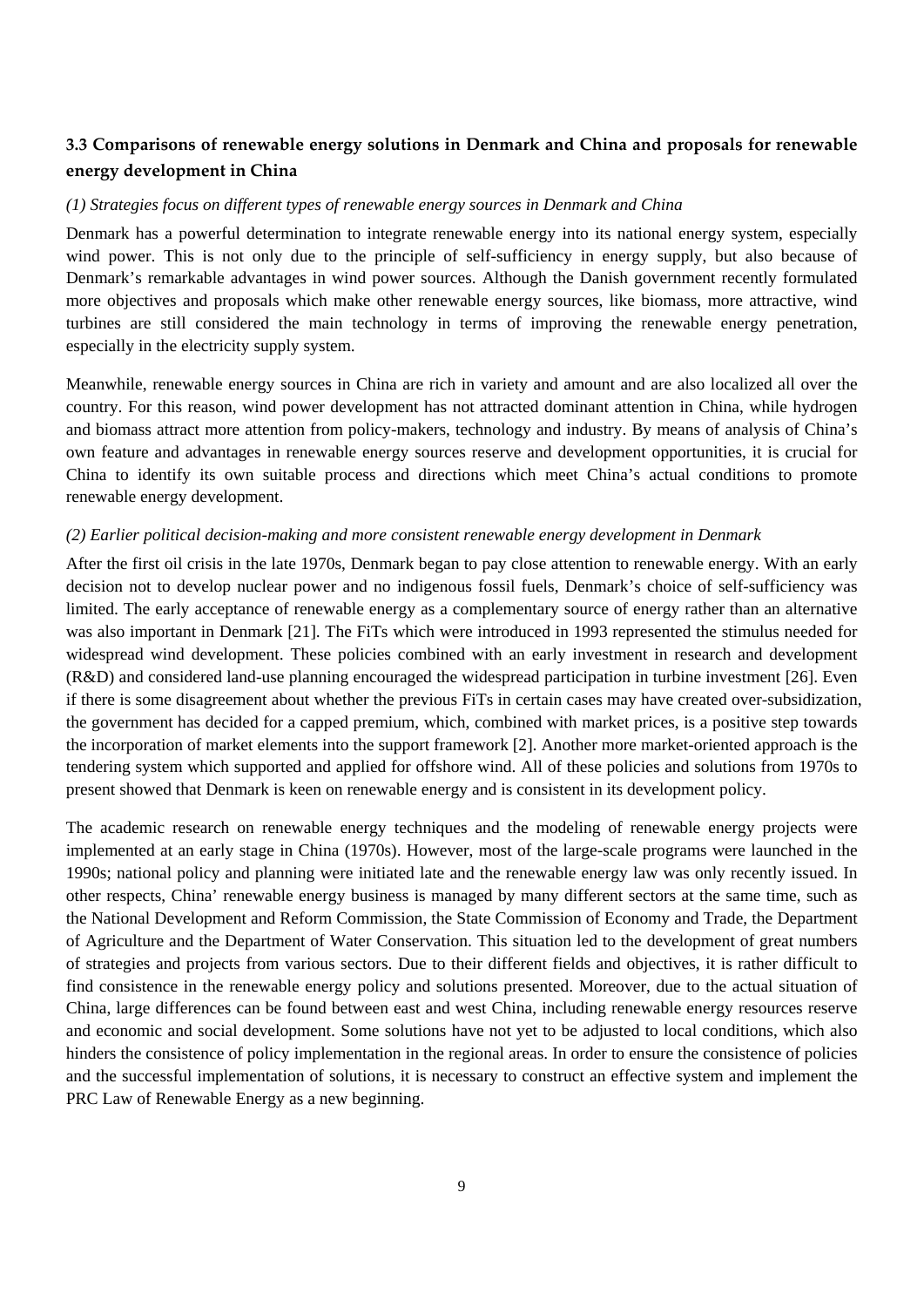#### *(3) Differences in economic support targets and greater quantity and variety of economic incentive in Denmark*

Denmark and China have some common characteristics in terms of economic incentives to support renewable energy, such as investment subsidy and tax exemption. But still large differences can be found in terms of the quantity and variety of these solutions, between the two countries. The economic support of renewable energy is given by both customers and government in Denmark. The above-market price payments for electricity generated by renewable sources are recovered from electricity customers as a component of the Public Service Obligation (PSO). In 2005, the renewable energy component of PSO was approximately 5.4  $\mathcal{O}$ re<sup>2</sup> per kWh on every kWh of electricity sold in Denmark. This surcharge was equal to approximately 3% of the final bill paid by each household, when all taxes and grid charges are included. Danish customers paid directly a total of DKK 2088 billion in 2004 to support renewable energy [2]. Apart from the direct subsidy payments from customers, additional costs result from the governmental support for renewable energy.

In China, financial funding is especially dedicated to the supply of domestic power in remote and rural areas. Compared to the support needed, the encouragement and measures seem not strong enough. The support is given to small-scale projects and only small amounts are paid [25]. It is important to explore the capital market for renewable energy including enlarging the governmental support and strengthening the public funds and other market finance methods.

## **4 Conclusions**

Renewable energy is the inevitable choice when aiming at mitigating the pressure on the energy supply, improving the harmonious coexistence of human beings and environment, as well as promoting sustainable development. The overall potential renewable energy sources per capita and per area in Denmark and China are almost equal and both countries demonstrate the same tendencies. However, the types of renewable energy sources differ in the two countries. Denmark has more potential electricity sources than China, while China is superior in terms of total potential thermal sources. Renewable energy has begun to play a role in the energy supply in China and it has the potential for large-scale development. China has a large development potential in terms of resources, technology and industry. Denmark has its own advantages and experiences in promoting renewable energy. China can draw some significant conclusions from these experiences. The development of renewable energy in China includes the identification of suitable ways and directions which meet China's actual situation to promote renewable energy; the making of comprehensive policies or strategies which are consistent and proceed orderly; as well as the strength to enhance and construct appropriate financing methods.